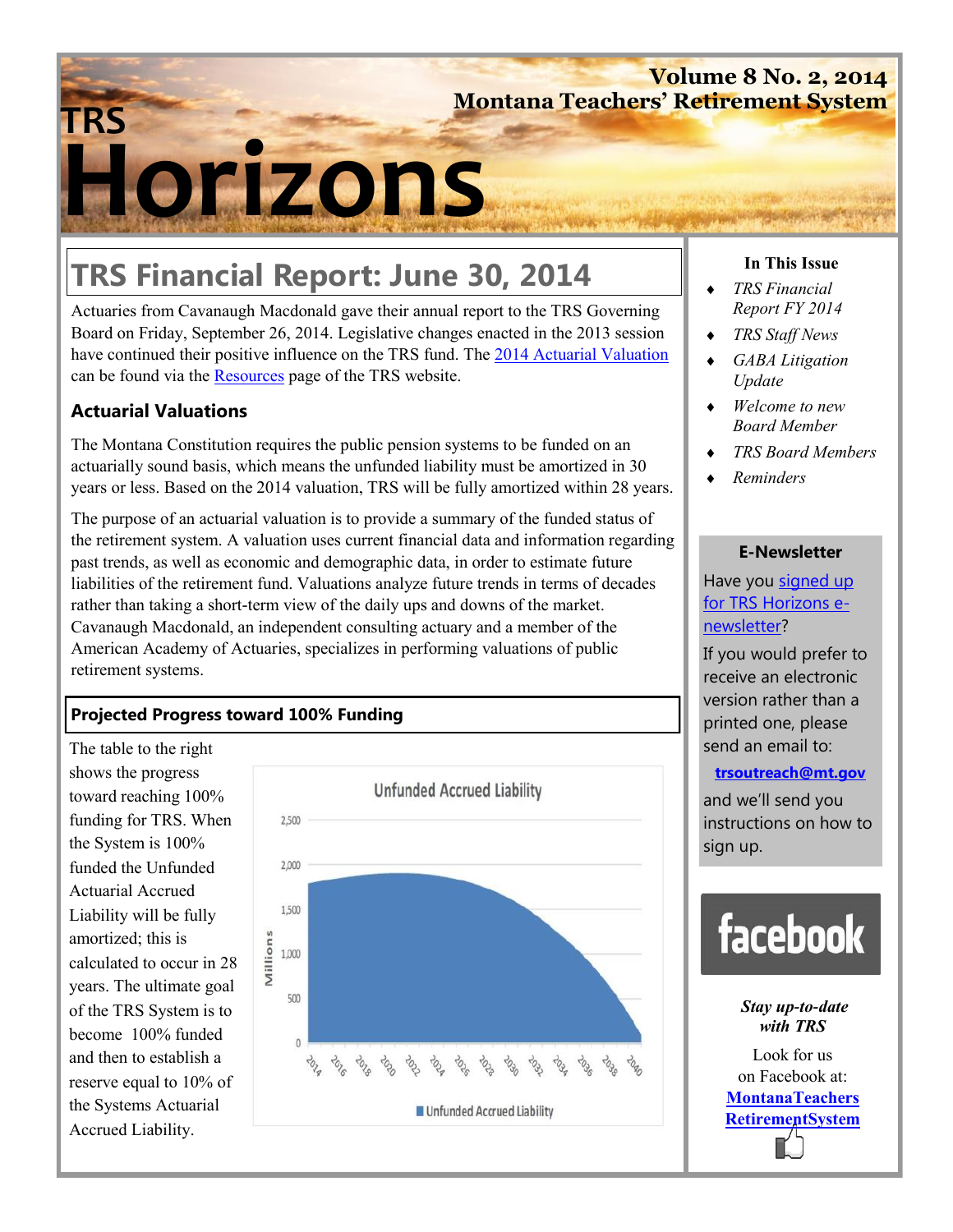# **TRS Financial Report: June 30, 2014**

#### **Market Rate of Return**

The investment return earned by the Montana Board of Investments (BOI) for the TRS fund for the fiscal year ending June 30, 2014 was **17.17%**. In the previous year the return rate was **13.06%**. The information in the **TRS Rate of Return History** chart was provided to the BOI by State Street Investment Analytics for the period ending June 30, 2014.

The actuarial assumed long-term rate of return has been 7.75% since July 1, 2004 and was affirmed by the TRS Governing Board at their May 16, 2014 meeting.

#### **Comprehensive Annual Financial Report (CAFR)**

**TRS Rate of Return History** Actual Rate Assumed Rate 7.95% 20 years 7 7 5% 695% 10 years 7 7 5% 13 28% 5 years 7 7 5% 17.17% 1 year 775%

In addition to annual valuations, TRS also completes a CAFR which is audited by the Montana Legislative Audit staff. These reports comply with accounting standards set by the Governmental Accounting Standards Board (GASB). The annual CAFRs are posted on the TRS website at the end of the calendar year.

#### **Governmental Accounting Standards Board**

GASB is an independent organization that establishes standards of accounting and financial reporting for U.S. state and local governments. In June 2012, they released two new standards — Statements  $67 & 68$  — for reporting related to public pension plans. Due to the new standards, TRS and participating TRS Employers, will be preparing CAFRs that differ significantly from past reports.

TRS has created a GASB information page on our website to help inform our employers, members, legislators, and the public regarding the GASB changes.

# **TRS Staff News**

#### **Department of Administration Team Award for Outstanding Service at TRS**

TRS staff members *Karla Scharf*, *Natalie Chamberlain*, and *Rex Merrick* played an integral role in the Montana Teachers' Retirement Upgrade System Technology pilot project which encompassed the Retired Payroll module. These individuals were asked to do additional work associated with the pilot project without any reduction to their regular duties. They embraced this challenge and made the pilot project a success which led to Board approval of a full system upgrade. The TRS Board and Management Team greatly appreciate their efforts.





(*left to right*) Natalie Chamberlain, Rex Merrick, Karla Scharf, Shawn Graham, TRS Executive Director, and Sheila Hogan, Director of the Montana Department of Administration.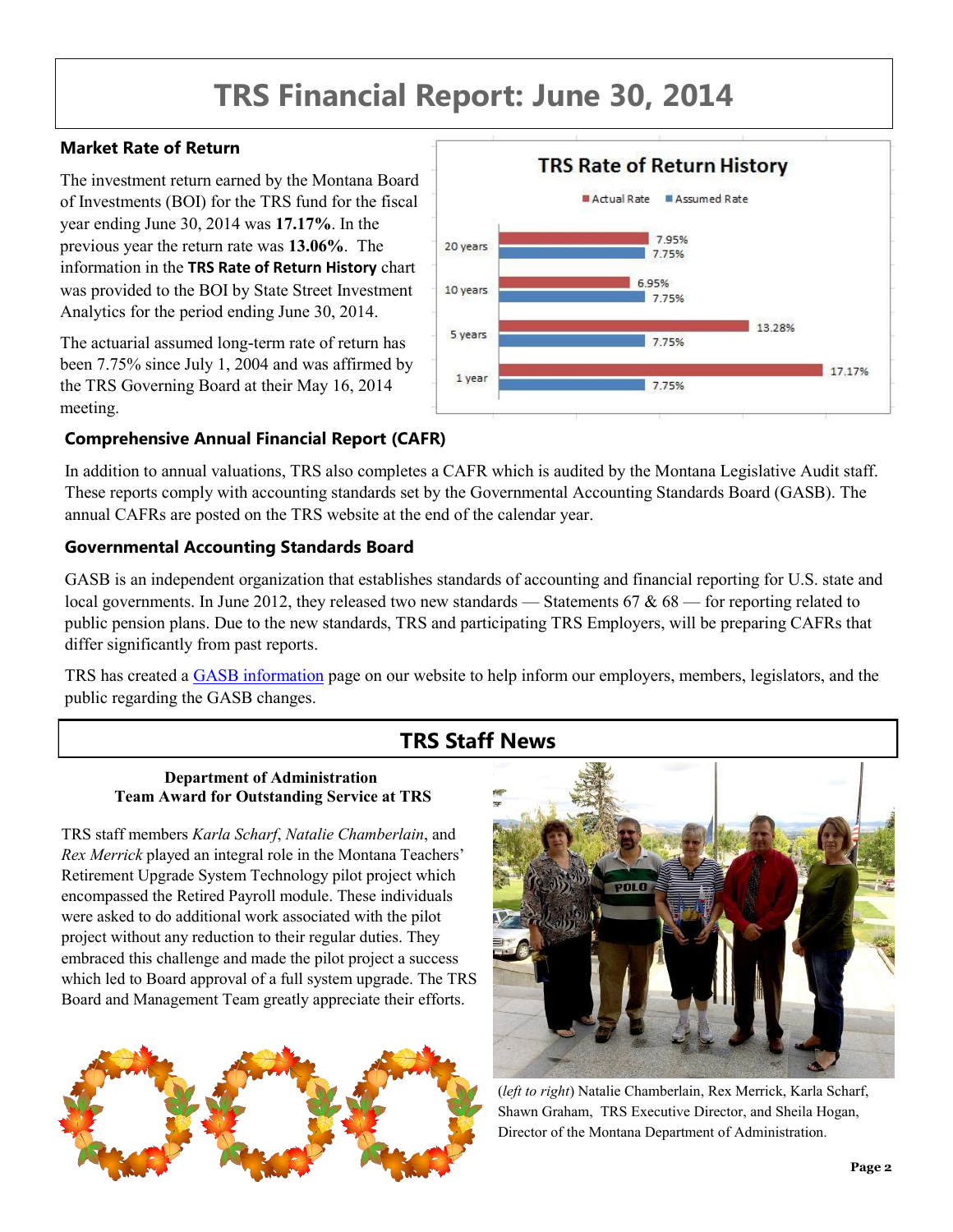## **Guaranteed Annual Benefit Adjustment: Lawsuit Update**

Currently, the lawsuit filed on October 11, 2013, Byrne v. State of Montana, is pending before Judge Mike Menahan in the First Judicial District Court and is scheduled for a two day bench trial on March 9, 2015. Both the plaintiff and the State have filed motions for summary judgment. If all the issues raised in a case are resolved by the court through summary judgment, no trial is necessary.



Once all briefs for the summary judgment have been submitted over the next few weeks, Judge Menahan will review and consider the arguments of both parties and rule on the motions -- he will either make a final decision or he will determine that the case must proceed to trial in March. Once Judge Menahan's final decision has been issued, the losing party has the right to appeal to the Montana Supreme Court.

If the court should decide against the plaintiffs and uphold the legislative GABA reduction, the unfunded liabilities will amortize in 17 years rather than the 28 years referenced on page 1, according to the July 1, 2014 valuation.

You can find more information on the TRS website on the GABA Update page under the Resources tab.

# **TRS Board Members**

"*With several years of experience in retirement planning and investment management, I hope to be able to quickly make a positive contribution to the TRS Board. I have a keen interest in the administration of Montana's public employees' defined benefit plans, and relish the opportunity to learn more and contribute personally to their continued success. I'm also looking forward to the opportunity to use my experience to give back to the community and state that have given me so much."*  ~**Daniel Trost**

Welcome to Daniel Trost who recently joined the TRS Governing Board as a public member. Dan has been in the financial services industry for 15 years and is in his 7th year as a Financial Advisor with D.A. Davidson & Co. Prior to his current position, Dan was a Risk Management Examiner with the Federal Deposit Insurance Corporation for 9 years. Dan was born and raised in Great Falls, Montana. He attended Montana State University and holds a bachelor's degree in Economics and master's degree in Applied Economics. He also earned a Diploma of Graduation from Stonier Graduate School of Banking at Georgetown University. In addition, Dan holds a Certified Wealth Strategist® (CWS®) designation from Cannon Financial Institute. Dan is a member of D.A. Davidson & Co.'s Chairman's Council, which recognizes top financial consultants for their client-first focus and involves them in the direction and philosophy of the firm. He also serves as a Director on the Board of the United Way of Lewis and Clark County.

|              | <b>Member and Seat</b>                                     | <b>Term Expires</b> | <b>Email Address</b> |
|--------------|------------------------------------------------------------|---------------------|----------------------|
|              | <b>Lisa Cordingley</b><br>Public Member, Helena            | July 1, 2015        | LCordingley mt.gov   |
|              | <b>Janice Muller</b><br>Active Member, Hamilton            | July 1, 2016        | JMuller mt.gov       |
|              | <b>Marilyn Ryan</b><br>Retired Member, Missoula            | July 1, 2016        | MRyan2 mt.gov        |
|              | Kari Peiffer, Chair<br>Active Member, Kalispell            | July 1, 2017        | KPeiffer mt.gov      |
|              | <b>Scott Dubbs, Vice Chair</b><br>Active Member, Lewistown | July 1, 2018        | SDubbs mt.gov        |
| Daniel Trost | <b>Daniel Trost</b><br>Public Member, Helena               | July 1, 2019        | DTrost mt.gov        |